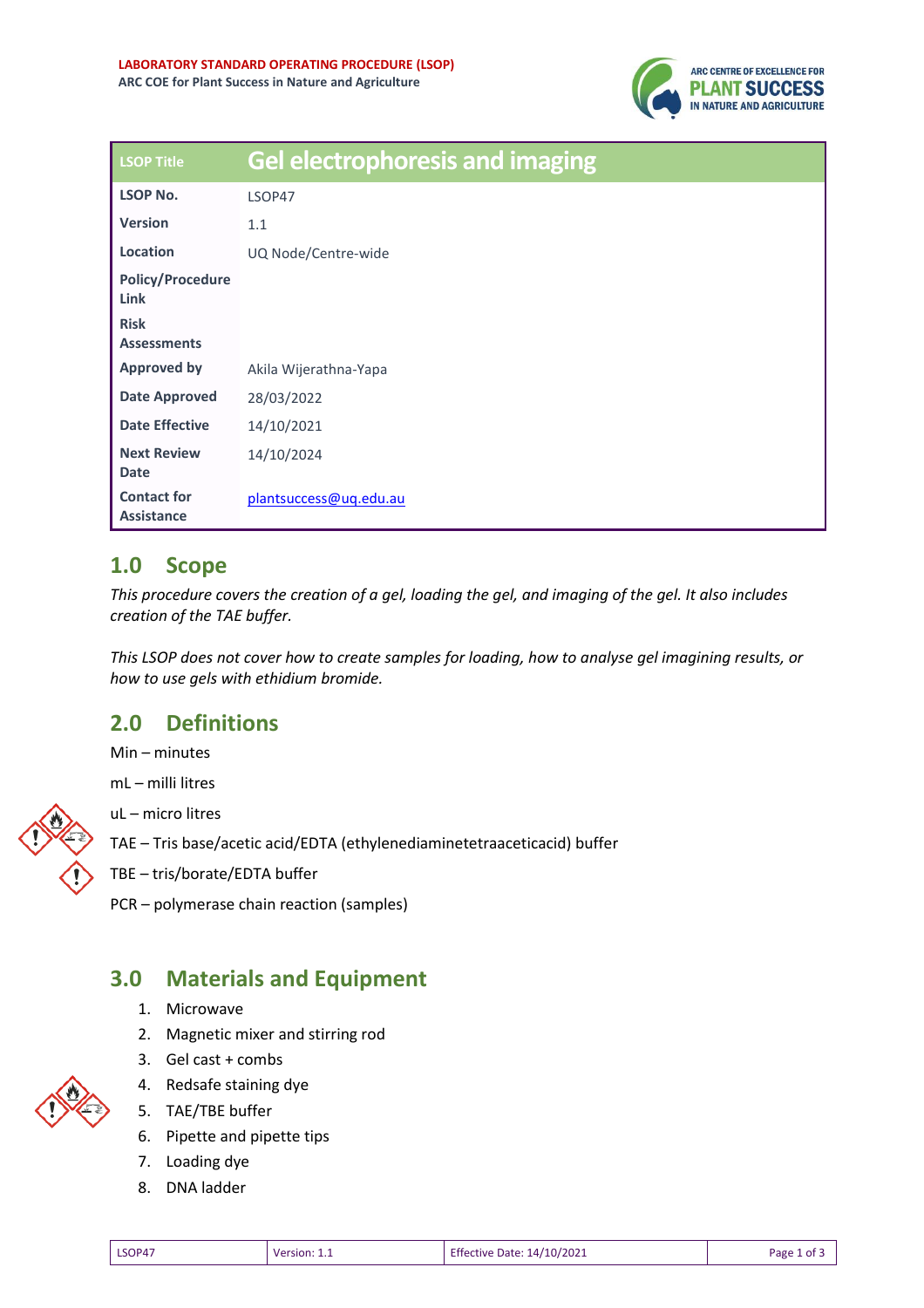**LABORATORY STANDARD OPERATING PROCEDURE (LSOP) ARC COE for Plant Success in Nature and Agriculture:** *Gel electrophoresis and imaging*

- 9. Gel tank + power supply
- 10. Agarose gel
- 11. MilliQ water
- 12. Gel visualiser
- 13. Paper towel
- 14. Glass beaker

#### **4.0 Prescribed Actions**

Gel:

- 1. Measure out required agarose gel powder:
	- a. There are three volumes for gels: 50ml (small), 100ml (medium), 250ml (large).
	- b. Red safe nucleic acid staining solution for gel 5ul for 100ml gel.
	- c. To calculate required agarose gel powder.
		- i. % gel conc wanted x gel volume.
		- ii. Usually 1.2-1.5% gel conc. Used.
- 2. Fill beaker with TAE/TBE buffer (see appendix) and heat in the microwave to mix.
- 3. Cool down mixture slightly and place on top of magnetic mixer with stirring rod inside beaker.
- 4. Add in appropriate amount of redsafe staining dye to beaker and allow to mix.
- 5. Place mixture into gel box that has gel combs already placed in and allow gel to set (~20min).
- 6. Replace/remove combs after gel is set and place gel box in electrophoresis tank filled with TAE/TBE buffer.

N.B. if using 6X loading dye, add 5ul dye to every 25ul of sample.

- 7. Prepare PCR samples by adding in 4uL dye so that each reaction has 20uL total volume.
- 8. Pipette in DNA ladder and prepped PCR solutions into the combs.
- 9. Place electrophoresis tank lid with connected electrodes on top of tank and connect wires to power supply.
- 10. Set to 150V and run for 20min.
- 11. Once gel is run, visualise in glei mating system and save image file.

Gel visualisation:

- 1. Stop gel run by pressing stop button on the power supply button.
- 2. Turn on gel visualiser machine screen/computer and login by clocking on "lab" option.
- 3. Remove gel cast container from chamber and either place the gel + gel cast in doc or remove gel from cast and place in doc.



- 4. Wipe up any excess TAE buffer before closing gel doc.
- 5. Press camera icon found in lower left hand of screen and wait for image to be produced.

| LSOP47<br>Version: | <b>Effective Date: 14/10/2021</b> | Page 2 of 5 |
|--------------------|-----------------------------------|-------------|
|                    |                                   |             |